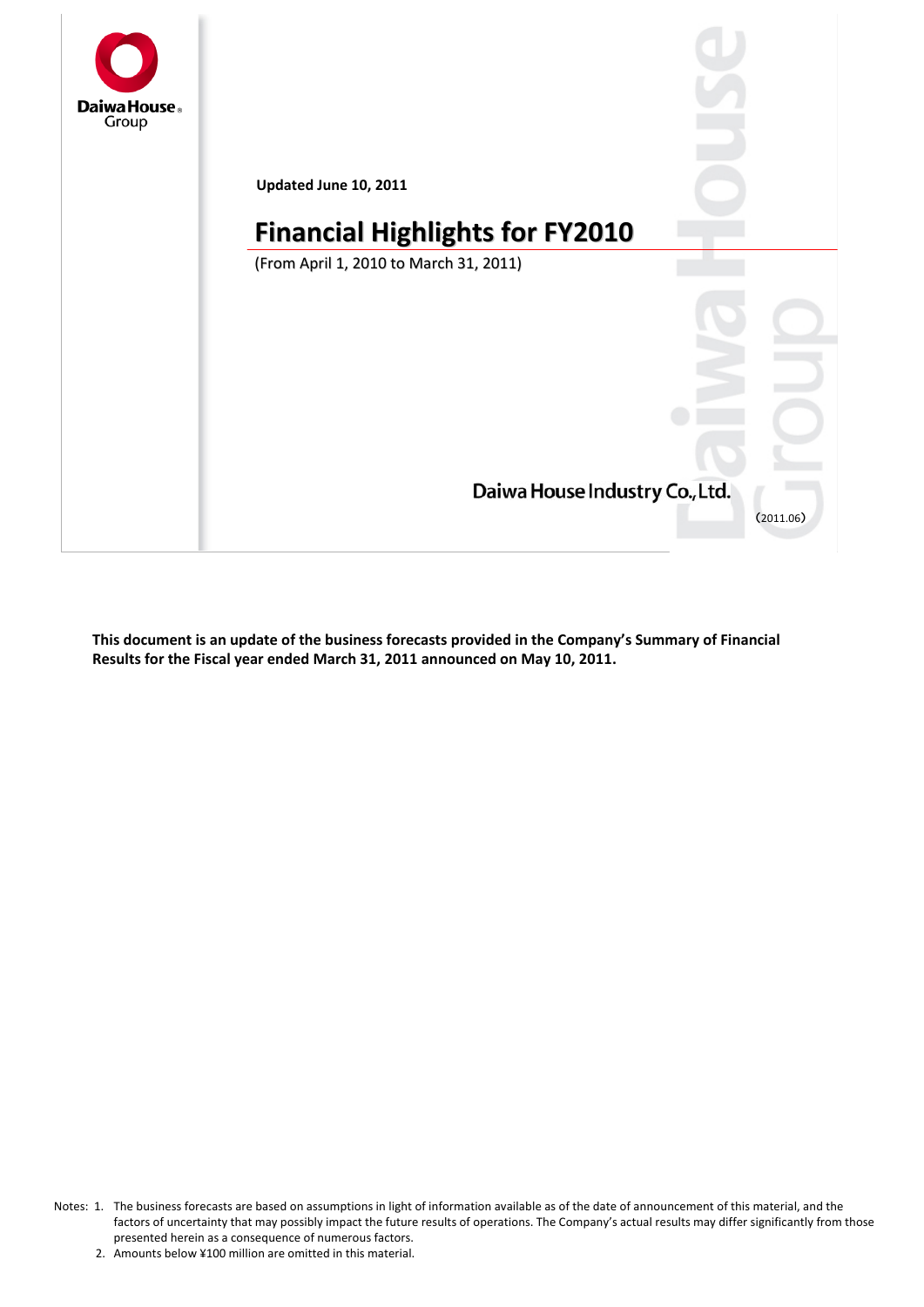(¥ billion)

(¥ billion)

## 1**. Summary of Account Settlement in FY2010: Overview**

**For the fiscal year ended March. 31, 2010 and 2011**

|                                                      |               | Consolidated  |                |       | Non-consolidated |               |                |         |
|------------------------------------------------------|---------------|---------------|----------------|-------|------------------|---------------|----------------|---------|
|                                                      |               |               |                | YOY   |                  |               | YOY            |         |
|                                                      | <b>FY2009</b> | <b>FY2010</b> | <b>Amounts</b> | Ratio | <b>FY2009</b>    | <b>FY2010</b> | <b>Amounts</b> | Ratio   |
| <b>Net sales</b>                                     | 1,609.8       | 1,690.1       | 80.2           | 5.0%  | 1,034.8          | 1,058.1       | 23.2           | 2.2%    |
| <b>Operating income</b>                              | 62.7          | 87.6          | 24.9           | 39.8% | 38.7             | 58.4          | 19.6           | 50.7%   |
| <b>Ordinary income</b>                               | 60.0          | 79.0          | 19.0           | 31.7% | 39.0             | 57.8          | 18.7           | 48.1%   |
| Net income                                           | 19.1          | 27.2          | 8.1            | 42.7% | 12.9             | 12.7          | $-0.2$         | $-2.0%$ |
| <b>Basic net income</b><br>per share $(\frac{1}{2})$ | 33.00         | 47.09         | 14.09          | 42.7% |                  |               |                |         |

#### **At March 31, 2010 and March 31, 2011**

|                                         |          | <b>Consolidated</b> |                |            | Non-consolidated |          |                |         |
|-----------------------------------------|----------|---------------------|----------------|------------|------------------|----------|----------------|---------|
|                                         | Mar. 31, | Mar. 31,            |                | <b>YOY</b> |                  | Mar. 31, | <b>YOY</b>     |         |
|                                         | 2010     | 2011                | <b>Amounts</b> | Ratio      | 2010             | 2011     | <b>Amounts</b> | Ratio   |
| <b>Total assets</b>                     | 1,916.9  | 1.934.2             | 17.3           | 0.9%       | 1,418.1          | 1,400.3  | $-17.8$        | $-1.3%$ |
| Net assets                              | 617.7    | 635.1               | 17.4           | 2.8%       | 545.3            | 549.0    | 3.6            | 0.7%    |
| <b>Net assets</b><br>per share $(\yen)$ | 1.065.15 | 1,095.62            | 30.47          | 2.9%       |                  |          |                |         |

Daiwa House Group: Financial Highlights for FY2010 **Canadia Accord Control Control Control Control Control Control** Control Control Control Control Control Control Control Control Control Control Control Control Control Co

## 【MEMO】

- Net sales increased 5.0% yoy, mainly due to an increase in sales in the Rental Housing segment. Operating income **increased 39.8% yoy, mainly due to the improvement of the cost‐of‐sales ratio.**
- **Net income increased 42.7% yoy, due to an increase in operating income, in spite of the posting of ¥8.4 billion in** amortization of actuarial loss for employees' retirement benefits in non-operating expenses and ¥7.9 billion in loss on **disaster associated with the impact of the Great East Japan Earthquake in extraordinary losses.**

### **Major factors in the net sales and operating income increase**



### **Group companies**

|                                       | Number of companies |                |        |                                         |  |  |
|---------------------------------------|---------------------|----------------|--------|-----------------------------------------|--|--|
|                                       | Mar .31, 2010       | Mar. 31, 2011  | Change | <b>Notes</b>                            |  |  |
| Parent Company (Daiwa House Industry) |                     |                |        |                                         |  |  |
| Consolidated subsidiaries             | 59                  | 62             |        | Inclusion:5; Exclusion: 2               |  |  |
| Equity-method affiliates              | 13                  | 1 <sup>3</sup> |        | Inclusion:1; Exclusion: 1               |  |  |
| Unconsolidated subsidiary             |                     |                |        | Daiwa House REIT Investment Corporation |  |  |
| Total                                 | 74                  |                |        |                                         |  |  |
|                                       |                     |                |        |                                         |  |  |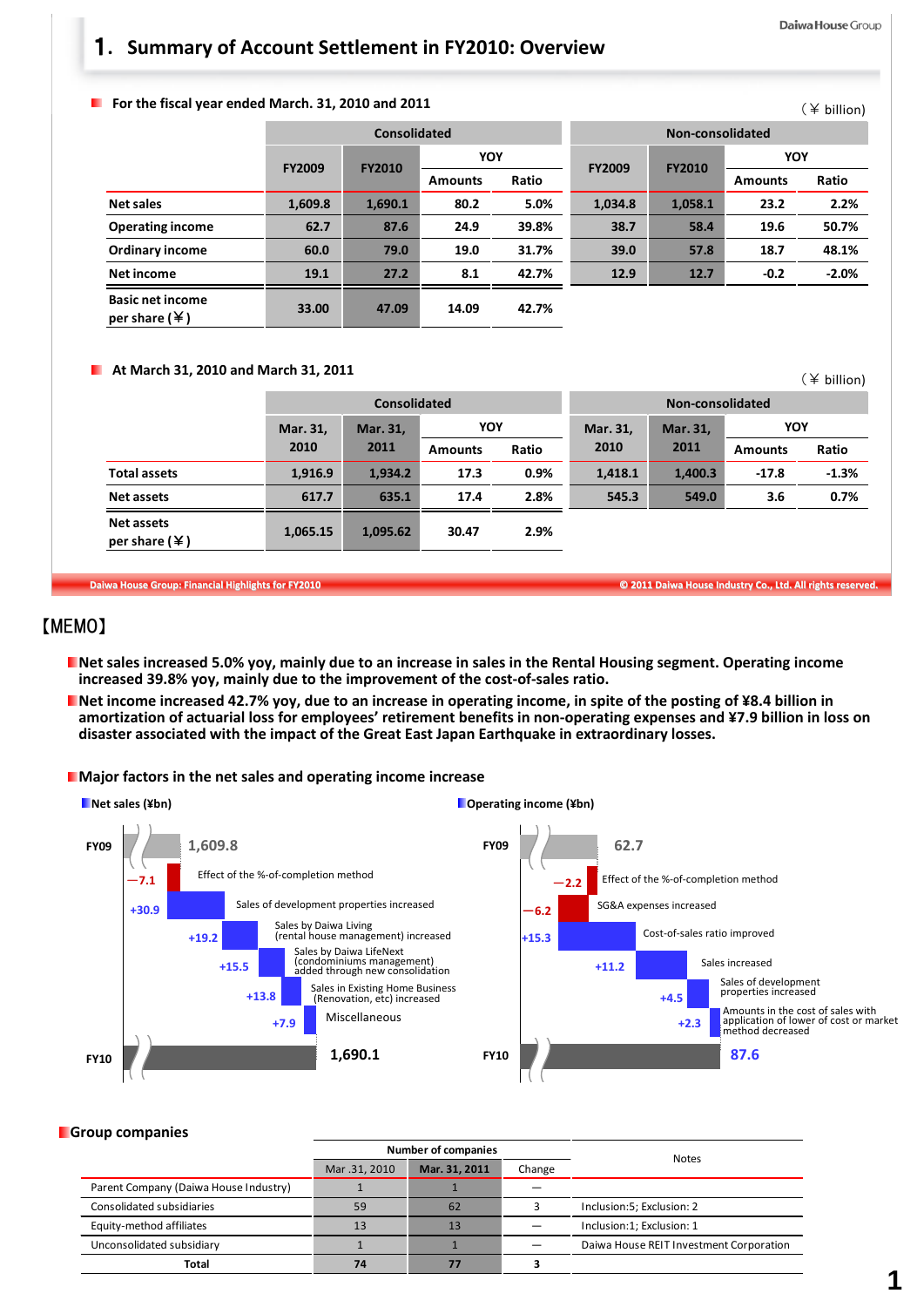# 2**. Summary of Profits**

|                                                         | FY2009                |            |                                            | <b>FY2010</b>                                                             |        |                                           |         |                |          |  |  |
|---------------------------------------------------------|-----------------------|------------|--------------------------------------------|---------------------------------------------------------------------------|--------|-------------------------------------------|---------|----------------|----------|--|--|
|                                                         | <b>Results</b><br>(A) | Proportion | <b>Revised</b><br>forecasts<br>(Nov. 2010) | <b>Comparison with</b><br><b>Results</b><br>$(A)$ and $(C)$<br>Proportion |        | <b>Comparison with</b><br>$(B)$ and $(C)$ |         |                |          |  |  |
|                                                         |                       |            | (B)                                        | (C)                                                                       |        | <b>Amounts</b>                            | Ratio   | <b>Amounts</b> | Ratio    |  |  |
| <b>Net sales</b>                                        | 1,609.8               | 100.0%     | 1,660.0                                    | 1,690.1                                                                   | 100.0% | 80.2                                      | 5.0%    | 30.1           | 1.8%     |  |  |
| Cost of sales                                           | 1,303.8               | 81.0%      | 1,325.2                                    | 1,352.9                                                                   | 80.0%  | 49.0                                      | 3.8%    | 27.7           | 2.1%     |  |  |
| Gross profit                                            | 306.0                 | 19.0%      | 334.8                                      | 337.2                                                                     | 20.0%  | 31.2                                      | 10.2%   | 2.4            | 0.7%     |  |  |
| SG&A expenses                                           | 243.2                 | 15.1%      | 249.8                                      | 249.5                                                                     | 14.8%  | 6.2                                       | 2.6%    | $-0.2$         | $-0.1%$  |  |  |
| <b>Operating income</b>                                 | 62.7                  | 3.9%       | 85.0                                       | 87.6                                                                      | 5.2%   | 24.9                                      | 39.8%   | 2.6            | 3.2%     |  |  |
| Non-operating<br>income                                 | 12.3                  | 0.8%       | 12.0                                       | 11.3                                                                      | 0.7%   | $-1.0$                                    | $-8.3%$ | $-0.6$         | $-5.6%$  |  |  |
| Non-operating<br>expenses                               | 15.0                  | 0.9%       | 17.0                                       | 19.9                                                                      | 1.2%   | 4.9                                       | 32.9%   | 2.9            | 17.5%    |  |  |
| <b>Ordinary income</b>                                  | 60.0                  | 3.7%       | 80.0                                       | 79.0                                                                      | 4.7%   | 19.0                                      | 31.7%   | $-0.9$         | $-1.2%$  |  |  |
| <b>Extraordinary income</b>                             | 0.2                   | 0.0%       | 3.5                                        | 3.6                                                                       | 0.2%   | 3.3                                       |         | 0.1            | 3.0%     |  |  |
| <b>Extraordinary losses</b>                             | 22.2                  | 1.4%       | 23.8                                       | 41.9                                                                      | 2.5%   | 19.7                                      | 88.7%   | 18.1           | 76.2%    |  |  |
| Income before<br>income taxes and<br>minority interests | 38.0                  | 2.4%       | 59.7                                       | 40.7                                                                      | 2.4%   | 2.6                                       | 6.9%    | $-18.9$        | $-31.8%$ |  |  |
| <b>Net income</b>                                       | 19.1                  | 1.2%       | 36.0                                       | 27.2                                                                      | 1.6%   | 8.1                                       | 42.7%   | $-8.7$         | $-24.3%$ |  |  |

# 【MEMO】

### **(Reference) Effect of the percentage‐of‐completion method**

(¥bn) Excluding the effect of the percentage‐of‐completion method, net sales increased by ¥87.4 billion, operating income increased by ¥27.2 billion, and ordinary income increased by ¥21.2 billion.

|                  |                        | FY2009          |             |                | <b>FY2010</b>                    |                 |                |               |  |  |
|------------------|------------------------|-----------------|-------------|----------------|----------------------------------|-----------------|----------------|---------------|--|--|
|                  | (Reference) Effect of  |                 |             |                | (Reference)                      |                 |                |               |  |  |
|                  | %-of-completion method |                 | Results     |                | Effect of %-of-completion method |                 | <b>Results</b> | application"  |  |  |
|                  | Amounts                | Before          | $(A) + (B)$ | <b>Amounts</b> | Amounts, net                     | <b>Before</b>   | $(D)+(E)$      | $(E)$ - $(B)$ |  |  |
|                  | (A)                    | application (B) |             | (C)            | $(D) = (C) - (A)$                | application (E) |                |               |  |  |
| Net sales        | 38.5                   | 1,571.3         | 1,609.8     | 70.0           | 31.4                             | 1,658.7         | 1,690.1        | 87.4          |  |  |
| Operating income | 7.6                    | 55.0            | 62.7        | 13.0           | 5.4                              | 82.2            | 87.6           | 27.2          |  |  |
| Ordinary income  | 7.6                    | 52.4            | 60.0        | 13.0           | 5.4                              | 73.6            | 79.0           | 21.2          |  |  |

| Lower of cost or market methods (inventories) | $(*bn)$ |
|-----------------------------------------------|---------|
|-----------------------------------------------|---------|

|                                                  | FY2009 | <b>FY2010</b> | Change  |
|--------------------------------------------------|--------|---------------|---------|
| Lower of cost or market<br>methods (inventories) | 16.1   | 13.8          | $-2.3$  |
| Condominiums                                     | 14.6   | 1.6           | $-13.0$ |
| Single-Family Houses                             | 0.7    | 8.4           | 7.6     |
| Others                                           | ი ⁊    | 3.8           | 3.0     |

| <b>SG&amp;A</b> expenses                   |        |               | $\angle$ bn) |  |
|--------------------------------------------|--------|---------------|--------------|--|
|                                            | FY2009 | <b>FY2010</b> | Change       |  |
| Personnel costs<br>(incl. welfare expense) | 143.2  | 147.2         | 3.9          |  |
| Advertising & promotion<br>expenses        | 24.6   | 25.6          | 1.0          |  |
| Sales commission                           | 10.7   | 12.0          | 1.2          |  |
| Communication &<br>transportation expenses | 12.6   | 13.1          | 0.5          |  |
| Others                                     | 52.0   | 51.4          | $-0.5$       |  |
| Total                                      | 243.2  | 249.5         | 6.2          |  |

| <b>Extraordinary income</b>                                                  |        |               | (¥bn)  | <b>Extraordinary losses</b>                   |        |               | (¥bn`  |
|------------------------------------------------------------------------------|--------|---------------|--------|-----------------------------------------------|--------|---------------|--------|
|                                                                              | FY2009 | <b>FY2010</b> | Change |                                               | FY2009 | <b>FY2010</b> | Change |
| Gain on sales of investment<br>securities                                    |        | 1.7           | 1.7    | Impairment loss on<br>noncurrent assets       | 10.9   | 18.7          | 7.8    |
| Reversal of liability for loss on<br>disaster                                |        | 1.3           | 1.3    | Loss on disaster                              |        | 7.9           | 7.9    |
| Gain on transfer of business                                                 |        | 0.2           | 0.2    | Provision of allowance for<br>investment loss |        | 3.6           | 3.6    |
| Gain on sales of investments<br>in capital of subsidiaries and<br>affiliates |        | 0.1           | 0.1    | Salaries and allowance for<br>prior periods*  |        | 2.0           | 2.0    |
| Others                                                                       | 0.2    | 0.1           | $-0.1$ | <b>Others</b>                                 | 11.3   | 9.5           | $-1.8$ |
| <b>Total</b>                                                                 | 0.2    | 3.6           | 3.3    | <b>Total</b>                                  | 22.2   | 41.9          | 19.7   |

|        |                                                                               | ∓ pn)  | — LAGI UVI UIIIUI VIIVJJEJ                    |        |               | ∓ pn)  |  |  |  |  |  |
|--------|-------------------------------------------------------------------------------|--------|-----------------------------------------------|--------|---------------|--------|--|--|--|--|--|
| FY2009 | <b>FY2010</b>                                                                 | Change |                                               | FY2009 | <b>FY2010</b> | Change |  |  |  |  |  |
|        | 1.7                                                                           | 1.7    | Impairment loss on<br>noncurrent assets       | 10.9   | 18.7          | 7.8    |  |  |  |  |  |
|        | 1.3                                                                           | 1.3    | Loss on disaster                              |        | 7.9           | 7.9    |  |  |  |  |  |
|        | 0.2                                                                           | 0.2    | Provision of allowance for<br>investment loss |        | 3.6           | 3.6    |  |  |  |  |  |
|        | 0.1                                                                           | 0.1    | Salaries and allowance for<br>prior periods*  |        | 2.0           | 2.0    |  |  |  |  |  |
| 0.2    | 0.1                                                                           | $-0.1$ | Others                                        | 11.3   | 9.5           | $-1.8$ |  |  |  |  |  |
| 0.2    | 3.6                                                                           | 3.3    | <b>Total</b>                                  | 22.2   | 41.9          | 19.7   |  |  |  |  |  |
|        | * Salaries and allowance for the fiscal under review is recorded in operating |        |                                               |        |               |        |  |  |  |  |  |

expenses.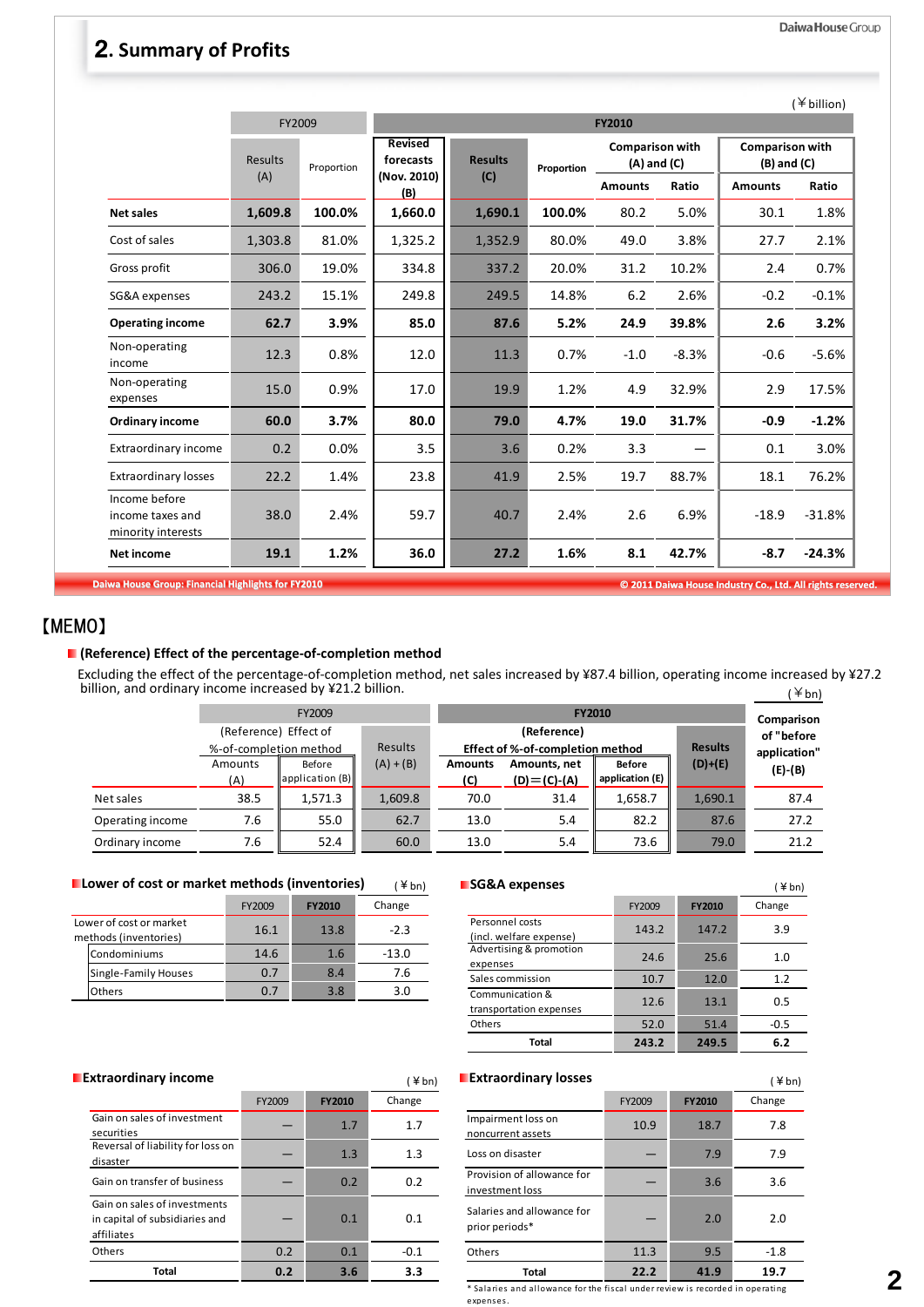#### Daiwa House Group

# 3**. Business Segment Information** ① **Sales**

|              |                                                                    |                |                                                                                            |         |         |                                |         |                | $($ ¥ billion) |
|--------------|--------------------------------------------------------------------|----------------|--------------------------------------------------------------------------------------------|---------|---------|--------------------------------|---------|----------------|----------------|
|              |                                                                    | FY2009         |                                                                                            |         |         | <b>FY2010</b>                  |         |                |                |
|              |                                                                    | <b>Results</b> | Revised<br>Comparison with<br><b>Results</b><br>forecasts<br>$(A)$ and $(C)$<br>Proportion |         |         | Comparison with<br>(B) and (C) |         |                |                |
|              |                                                                    | (A)            | (Nov. 2010)<br>(B)                                                                         | (C)     |         | <b>Amounts</b>                 | Ratio   | <b>Amounts</b> | Ratio          |
|              | <b>Single-Family Houses</b>                                        | 325.9          | 325.0                                                                                      | 322.4   | 19.1%   | $-3.4$                         | $-1.1%$ | $-2.5$         | $-0.8%$        |
|              | <b>Rental Housing</b>                                              | 449.0          | 480.5                                                                                      | 496.1   | 29.5%   | 47.1                           | 10.5%   | 15.6           | 3.3%           |
|              | Condominiums                                                       | 119.3          | 133.5                                                                                      | 140.9   | 8.3%    | 21.6                           | 18.1%   | 7.4            | 5.6%           |
|              | <b>Existing Home Business</b>                                      | 46.9           | 59.5                                                                                       | 60.7    | 3.6%    | 13.8                           | 29.4%   | 1.2            | 2.2%           |
|              | <b>Commercial Facilities</b>                                       | 285.6          | 276.0                                                                                      | 274.0   | 16.2%   | $-11.6$                        | $-4.1%$ | $-1.9$         | $-0.7%$        |
| <b>Sales</b> | <b>Business &amp; Corporate</b><br><b>Facilities</b>               | 196.2          | 186.5                                                                                      | 194.3   | 11.5%   | $-1.9$                         | $-1.0%$ | 7.8            | 4.2%           |
|              | Health & Leisure                                                   | 57.1           | 59.5                                                                                       | 58.0    | 3.4%    | 0.9                            | 1.6%    | $-1.4$         | $-2.4%$        |
|              | <b>Other Businesses</b>                                            | 210.9          | 221.0                                                                                      | 223.6   | 13.2%   | 12.7                           | 6.1%    | 2.6            | 1.2%           |
|              | (Adjustment)                                                       | (81.2)         | (81.5)                                                                                     | (80.2)  | $-4.8%$ | 1.0                            |         | 1.2            |                |
|              | Total                                                              | 1,609.8        | 1,660.0                                                                                    | 1,690.1 | 100.0%  | 80.2                           | 5.0%    | 30.1           | 1.8%           |
|              | Note: Sales by segment are shown prior to intersegment adjustment. |                |                                                                                            |         |         |                                |         |                |                |

Daiwa House Group: Financial Highlights for FY2010 **Canadia Accord Control Control Control** Co., Ltd. All rights reserved.

 $(\forall k)$ 

## 【MEMO】

## **(Reference) Effect of the percentage‐of‐completion method on sales**

|                                                      |                                                 |                                 |             |                       |                                                 |                                  |                | $1 + UII$                   |
|------------------------------------------------------|-------------------------------------------------|---------------------------------|-------------|-----------------------|-------------------------------------------------|----------------------------------|----------------|-----------------------------|
|                                                      |                                                 | FY2009                          |             |                       |                                                 | FY2010                           |                |                             |
|                                                      | (Reference) Effect of<br>%-of-completion method |                                 | Results     |                       | (Reference)<br>Effect of %-of-completion method |                                  | <b>Results</b> | Comparison of<br>"before    |
|                                                      | Amounts<br>(A)                                  | <b>Before</b><br>application(B) | $(A) + (B)$ | <b>Amounts</b><br>(C) | Amounts, net<br>$(D) = (C) - (A)$               | <b>Before</b><br>application (E) | $(D) + (E)$    | application"<br>$(E) - (B)$ |
| Single-Family Houses                                 | 5.3                                             | 320.6                           | 325.9       | 14.4                  | 9.1                                             | 313.3                            | 322.4          | $-7.2$                      |
| <b>Rental Housing</b>                                | 8.7                                             | 440.2                           | 449.0       | 20.1                  | 11.3                                            | 484.8                            | 496.1          | 44.5                        |
| Condominiums                                         | 0.1                                             | 119.2                           | 119.3       | 0.1                   | $-0.0$                                          | 140.9                            | 140.9          | 21.7                        |
| <b>Existing Home Business</b>                        | 0.2                                             | 46.7                            | 46.9        | 0.3                   | 0.1                                             | 60.6                             | 60.7           | 13.8                        |
| <b>Commercial Facilities</b>                         | 8.3                                             | 277.3                           | 285.6       | 9.9                   | 1.6                                             | 272.4                            | 274.0          | $-4.9$                      |
| <b>Business &amp; Corporate</b><br><b>Facilities</b> | 15.6                                            | 180.6                           | 196.2       | 24.8                  | 9.1                                             | 185.1                            | 194.3          | 4.4                         |
| Health & Leisure                                     |                                                 | 57.1                            | 57.1        |                       |                                                 | 58.0                             | 58.0           | 0.9                         |
| <b>Other Businesses</b>                              | 0.1                                             | 210.7                           | 210.9       | 0.1                   | $-0.0$                                          | 223.7                            | 223.6          | 13.0                        |
| (Adjustment)                                         |                                                 | (81.2)                          | (81.2)      |                       |                                                 | (80.2)                           | (80.2)         | 1.0                         |
| <b>Total</b>                                         | 38.5                                            | 1,571.3                         | 1,609.8     | 70.0                  | 31.4                                            | 1,658.7                          | 1,690.1        | 87.4                        |

Note: Sales by segment a re shown prior to i ntersegment adjus tment.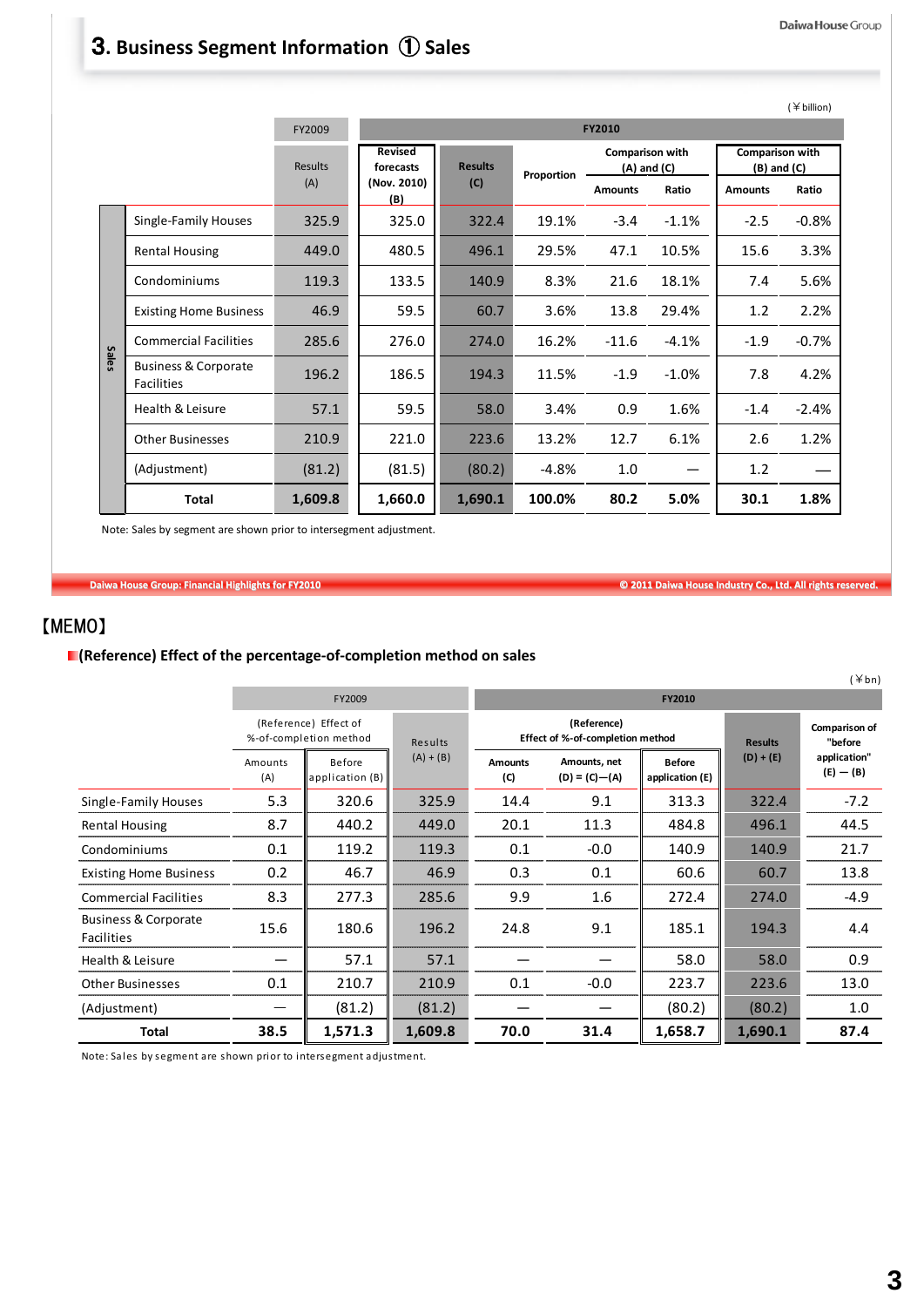### Daiwa House Group

# 3**. Business Segment Information** ② **Operating Income/Losses**

|                         |                                                                                                                                                                | FY2009                |                                                   |                       |            | <b>FY2010</b>  |                                                    |                | $(\nless$ billion)                          |
|-------------------------|----------------------------------------------------------------------------------------------------------------------------------------------------------------|-----------------------|---------------------------------------------------|-----------------------|------------|----------------|----------------------------------------------------|----------------|---------------------------------------------|
|                         |                                                                                                                                                                | <b>Results</b><br>(A) | <b>Revised</b><br>forecasts<br>(Nov. 2010)<br>(B) | <b>Results</b><br>(C) | Proportion | <b>Amounts</b> | <b>Comparison with</b><br>$(A)$ and $(C)$<br>Ratio | <b>Amounts</b> | Comparison with<br>$(B)$ and $(C)$<br>Ratio |
|                         | Single-Family Houses                                                                                                                                           | 6.2                   | 14.8                                              | 7.2                   | 8.2%       | 1.0            | 16.2%                                              | $-7.5$         | $-51.3%$                                    |
|                         | <b>Rental Housing</b>                                                                                                                                          | 38.6                  | 41.5                                              | 46.9                  | 53.6%      | 8.3            | 21.6%                                              | 5.4            | 13.3%                                       |
|                         | Condominiums                                                                                                                                                   | $-18.3$               | 3.0                                               | 5.3                   | 6.1%       | 23.6           |                                                    | 2.3            | 79.0%                                       |
|                         | <b>Existing Home Business</b>                                                                                                                                  | 1.7                   | 4.0                                               | 4.2                   | 4.8%       | 2.4            | 143.6%                                             | 0.2            | 5.9%                                        |
|                         | <b>Commercial Facilities</b>                                                                                                                                   | 34.4                  | 32.5                                              | 33.5                  | 38.3%      | $-0.8$         | $-2.5%$                                            | 1.0            | 3.3%                                        |
| Operating income/losses | <b>Business &amp; Corporate</b><br><b>Facilities</b>                                                                                                           | 21.7                  | 12.0                                              | 11.5                  | 13.1%      | $-10.2$        | $-47.1%$                                           | $-0.4$         | $-4.0%$                                     |
|                         | <b>Health &amp; Leisure</b>                                                                                                                                    | $-0.5$                | 0.0                                               | $-0.8$                | $-0.9%$    | $-0.3$         |                                                    | $-0.8$         |                                             |
|                         | <b>Other Businesses</b>                                                                                                                                        | 1.0                   | 2.7                                               | 3.6                   | 4.2%       | 2.6            | 250.7%                                             | 0.9            | 35.0%                                       |
|                         | (Adjustment)                                                                                                                                                   | (22.2)                | (25.5)                                            | (24.0)                | $-27.4%$   | $-1.7$         |                                                    | 1.4            |                                             |
|                         | <b>Total</b>                                                                                                                                                   | 62.7                  | 85.0                                              | 87.6                  | 100.0%     | 24.9           | 39.8%                                              | 2.6            | 3.2%                                        |
|                         | Notes: 1. Operating income by segment is shown prior to intersegment adjustment.<br>2. $47.2$ million in operating income in the Single-Family houses includes |                       |                                                   |                       |            |                |                                                    |                |                                             |

Daiwa House Group: Financial Highlights for FY2010 **Canadia Accord Control Control Control** Co., Ltd. All rights reserved.

## 【MEMO】

## **(Reference) Effect of the percentage‐of‐completion method on operating income**

|                                                      |                                                 |                           |             |                       |                                                 |                                  |                          | $(\nPsi b n)$                |  |
|------------------------------------------------------|-------------------------------------------------|---------------------------|-------------|-----------------------|-------------------------------------------------|----------------------------------|--------------------------|------------------------------|--|
|                                                      |                                                 | FY2009                    |             | FY2010                |                                                 |                                  |                          |                              |  |
|                                                      | (Reference) Effect of<br>%-of-completion method |                           | Results     |                       | (Reference)<br>Effect of %-of-completion method | <b>Results</b>                   | Comparison of<br>"before |                              |  |
|                                                      | Amounts<br>(A)                                  | Before<br>application (B) | $(A) + (B)$ | <b>Amounts</b><br>(C) | Amounts, net<br>$(D) = (C) - (A)$               | <b>Before</b><br>application (E) | $(D) + (E)$              | application"<br>$(E)$ $ (B)$ |  |
| Single-Family Houses                                 | 1.3                                             | 4.8                       | 6.2         | 3.7                   | 2.4                                             | 4.7                              | 7.2                      | $-0.0$                       |  |
| <b>Rental Housing</b>                                | 2.0                                             | 36.5                      | 38.6        | 4.6                   | 2.5                                             | 44.4                             | 46.9                     | 7.8                          |  |
| Condominiums                                         | 0.0                                             | $-18.3$                   | $-18.3$     | 0.0                   | $-0.0$                                          | 5.3                              | 5.3                      | 23.7                         |  |
| <b>Existing Home Business</b>                        | 0.0                                             | 1.7                       | 1.7         | 0.0                   | 0.0                                             | 4.1                              | 4.2                      | 2.4                          |  |
| <b>Commercial Facilities</b>                         | 2.1                                             | 32.3                      | 34.4        | 1.9                   | $-0.1$                                          | 33.6                             | 33.5                     | 1.3                          |  |
| <b>Business &amp; Corporate</b><br><b>Facilities</b> | 2.0                                             | 19.7                      | 21.7        | 2.5                   | 0.4                                             | 11.0                             | 11.5                     | $-8.7$                       |  |
| Health & Leisure                                     |                                                 | $-0.5$                    | $-0.5$      |                       |                                                 | $-0.8$                           | $-0.8$                   | $-0.3$                       |  |
| <b>Other Businesses</b>                              | $0.0\,$                                         | 1.0                       | 1.0         | 0.0                   | $-0.0$                                          | 3.6                              | 3.6                      | 2.6                          |  |
| (Adjustment)                                         |                                                 | (22.2)                    | (22.2)      |                       |                                                 | (24.0)                           | (24.0)                   | $-1.7$                       |  |
| <b>Total</b>                                         | 7.6                                             | 55.0                      | 62.7        | 13.0                  | 5.4                                             | 82.2                             | 87.6                     | 27.2                         |  |

Note: Operating income by segment is shown prior to intersegment adjustment.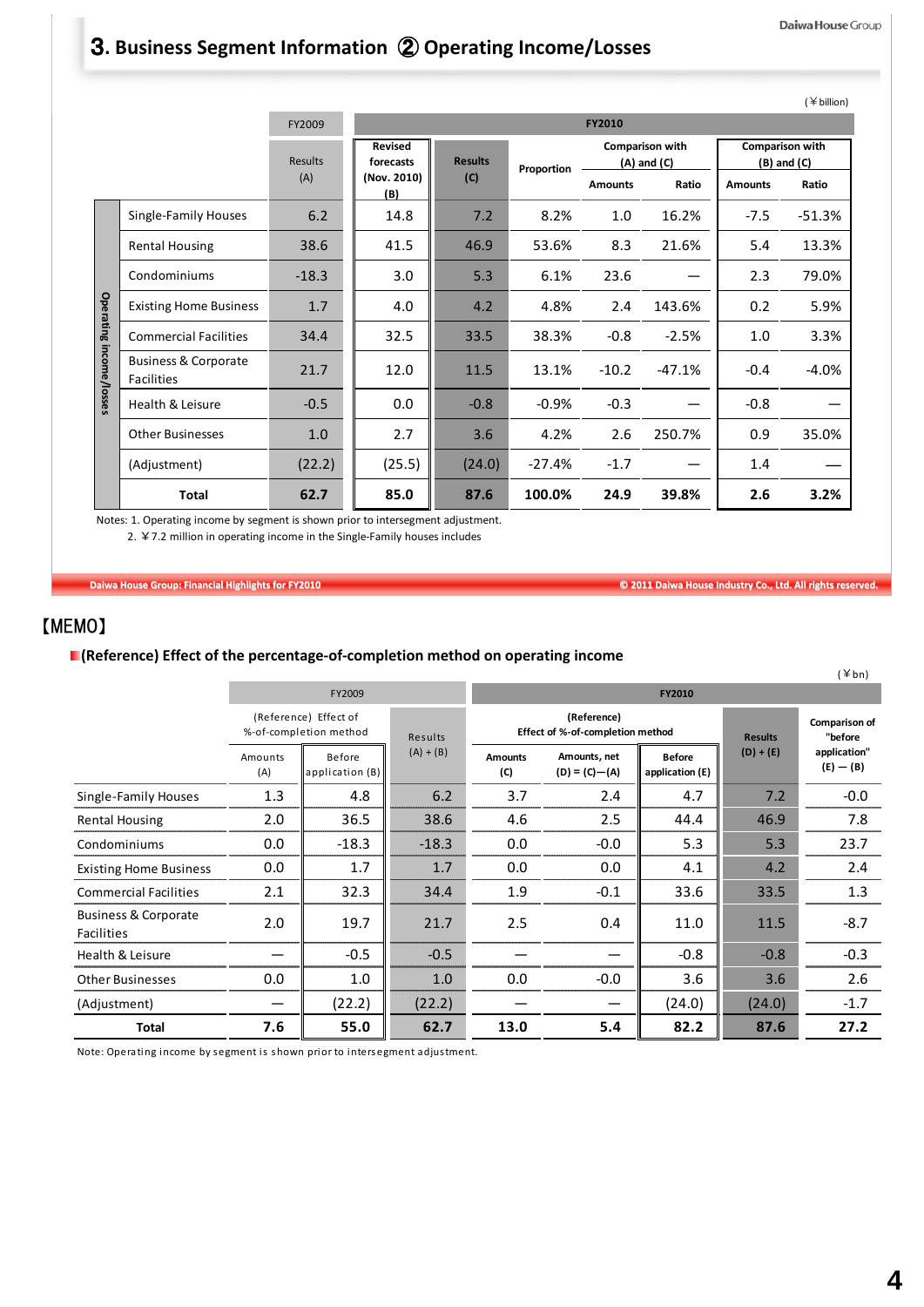#### Daiwa House Group

# 4**. Consolidated Balance Sheets** ① **Assets**

|                                  |               |               |                | $(*\text{ billion})$ |
|----------------------------------|---------------|---------------|----------------|----------------------|
|                                  | Mar. 31, 2010 | Mar. 31, 2011 |                | Change               |
|                                  |               |               | <b>Amounts</b> | Ratio                |
| <b>Current assets</b>            | 678.7         | 681.2         | 2.5            | 0.4%                 |
| <b>Noncurrent assets</b>         | 1,238.1       | 1,252.9       | 14.8           | 1.2%                 |
| Property, plant and<br>equipment | 778.6         | 760.1         | $-18.4$        | $-2.4%$              |
| Intangible assets                | 20.1          | 21.4          | 1.3            | 6.6%                 |
| Investment and other<br>assets   | 439.4         | 471.3         | 31.9           | 7.3%                 |
| <b>Total assets</b>              | 1,916.9       | 1,934.2       | 17.3           | 0.9%                 |

```
Daiwa House Group: Financial Highlights for FY2010 Canadia Accord Contract Contract Contract Contract Contract Contract Contract Contract Contract Contract Contract Contract Contract Contract Contract Contract Contract Co
```
## 【MEMO】

## **Major factors in changes from the previous fiscal year‐end**

### 【**Property, plant and equipment**】

Property, plant and equipment decreased by ¥18.4 billion, 2.4% from the previous fiscal year-end, mainly due to sales of investment real estate.

## 【**Investment and other assets**】

Investment securities increased by ¥13.1 billion, 12.6% from the previous fiscal year-end, mainly due to an additional investment.

| Inventories                                    |                                |       | $(\nless h)$   |          |  |  |
|------------------------------------------------|--------------------------------|-------|----------------|----------|--|--|
|                                                |                                |       | Change         |          |  |  |
|                                                | Mar. 31, 2010<br>Mar. 31, 2011 |       | <b>Amounts</b> | Ratio    |  |  |
| Costs on uncompleted<br>construction contracts | 15.0                           | 15.3  | 0.2            | 1.4%     |  |  |
| Land for sale                                  | 213.4                          | 217.0 | 3.5            | 1.7%     |  |  |
| for houses                                     | 84.2                           | 85.2  | 0.9            | 1.2%     |  |  |
| for condominiums                               | 85.7                           | 96.2  | 10.4           | 12.2%    |  |  |
| <b>Buildings for sale</b>                      | 51.5                           | 48.7  | $-2.8$         | $-5.4%$  |  |  |
| for houses                                     | 9.1                            | 11.3  | 2.1            | 24.0%    |  |  |
| for condominiums                               | 36.6                           | 28.0  | $-8.5$         | $-23.3%$ |  |  |
| <b>Others</b>                                  | 19.9                           | 20.9  | 0.9            | 4.9%     |  |  |
| Total                                          | 300.0                          | 301.9 | 1.9            | 0.7%     |  |  |

# **Number of inventory units of condominiums**

(including contract‐completed units)



| <b>Noncurrent assets</b> |
|--------------------------|
|--------------------------|

| Mar. 31, 2010 | Mar. 31, 2011 | <b>Amounts</b> | Change<br>Ratio |  |
|---------------|---------------|----------------|-----------------|--|
|               |               |                |                 |  |
|               |               |                |                 |  |
|               | 327.8         | $-5.9$         | $-1.8%$         |  |
| 389.5         | 387.3         | $-2.2$         | $-0.6%$         |  |
| 55.2          | 44.9          | $-10.3$        | $-18.7%$        |  |
| 778.6         | 760.1         | $-18.4$        | $-2.4%$         |  |
|               | 333.7         |                |                 |  |

| Including a ¥15.7 billion increase with the application of<br>accounting standard for asset retirement obligations                        |
|-------------------------------------------------------------------------------------------------------------------------------------------|
|                                                                                                                                           |
| • A ¥6.2 billion decrease in the construction in progress<br>• A ¥3.6 billion decrease in motor vehicles and transport<br>equipment, etc. |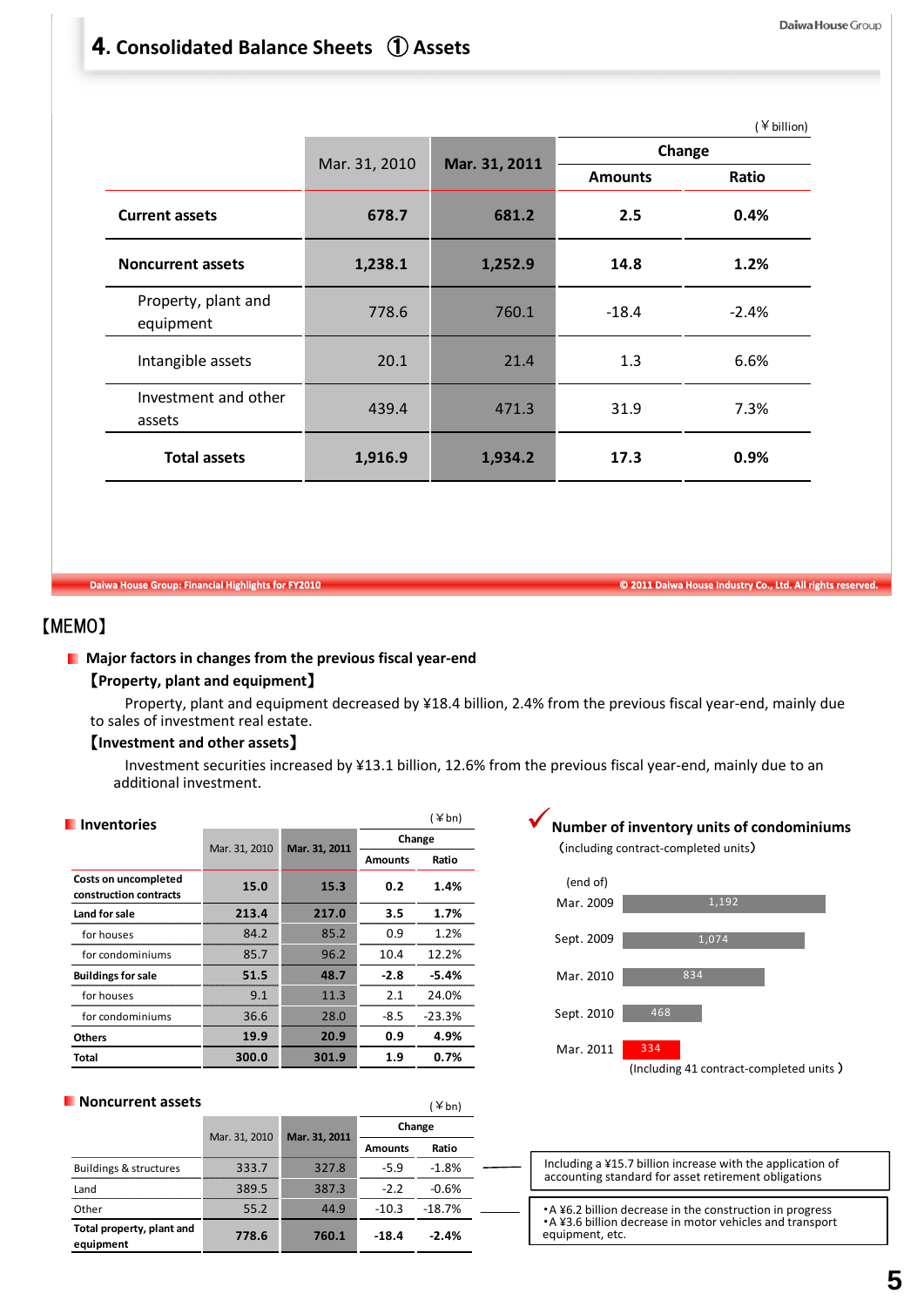## 4**. Consolidated Balance Sheets** ② **Liabilities and Net Assets**

|                                              |               |               |                | (¥ billion) |  |  |
|----------------------------------------------|---------------|---------------|----------------|-------------|--|--|
|                                              |               | Mar. 31, 2011 | Change         |             |  |  |
|                                              | Mar. 31, 2010 |               | <b>Amounts</b> | Ratio       |  |  |
| <b>Liabilities</b>                           | 1,299.1       | 1,299.0       | $-0.1$         | $-0.0%$     |  |  |
| <b>Current liabilities</b>                   | 344.6         | 389.7         | 45.1           | 13.1%       |  |  |
| Noncurrent liabilities                       | 954.5         | 909.3         | $-45.2$        | $-4.7%$     |  |  |
| <b>Net assets</b>                            | 617.7         | 635.1         | 17.4           | 2.8%        |  |  |
| Shareholders' equity                         | 692.4         | 679.3         | $-13.1$        | $-1.9%$     |  |  |
| Accumulated other<br>comprehensive income    | $-75.6$       | $-45.2$       | 30.4           |             |  |  |
| Minority interests                           | 0.9           | 1.0           | 0.0            | 9.2%        |  |  |
| <b>Total liabilities &amp;</b><br>net assets | 1,916.9       | 1,934.2       | 17.3           | 0.9%        |  |  |

Daiwa House Group: Financial Highlights for FY2010 **Community Community Community Community Community Community Community Community Community Community Community Community Community Community Community Community Community** 

## 【MEMO】

### **Major factors in changes from the previous fiscal year‐end**

【Current liabilities and noncurrent liabilities】

Total long‐term loans payable decreased by ¥57.6 billion, due to payments of loans, including a ¥22.2 billion increase in current portion of long‐term loans payable; and a ¥79.8 billion decrease in long‐term loans payable.

【Current liabilities and noncurrent liabilities】

¥23.4 billion posted in asset retirement obligations, including ¥1.7 billion in current liabilities and ¥21.6 billion in noncurrent liabilities.

### **Interest‐bearing liabilities**

|                                               |               |               |                | $(\nless$ bn) |
|-----------------------------------------------|---------------|---------------|----------------|---------------|
|                                               |               |               |                | Change        |
|                                               | Mar. 31, 2010 | Mar. 31, 2011 | <b>Amounts</b> | Ratio         |
| Short-term loans payable                      | 14.7          | 9.1           | $-5.6$         | $-38.1%$      |
| Current portion of<br>long-term bonds payable |               | 4.5           | 4.5            |               |
| Current portion of<br>long-term loans payable | 2.9           | 25.1          | 22.2           | 765.7%        |
| Bonds payable                                 | 105.3         | 101.3         | $-4.0$         | $-3.8%$       |
| Long-term loans payable                       | 335.3         | 255.4         | -79.8          | $-23.8%$      |
| Total<br>(excl. lease obligations)            | 458.3         | 395.5         | $-62.8$        | $-13.7%$      |
| Debt-equity ratio                             | 0.74          | 0.62          | $-0.12$ pt     |               |
| Net debt-equity ratio                         | 0.45          | 0.39          | $-0.06pt$      |               |
| Net asset ratio                               | 32.2%         | 32.8%         | 0.6pt          |               |

Managed rental housing units & occupancy ratio (Group total)

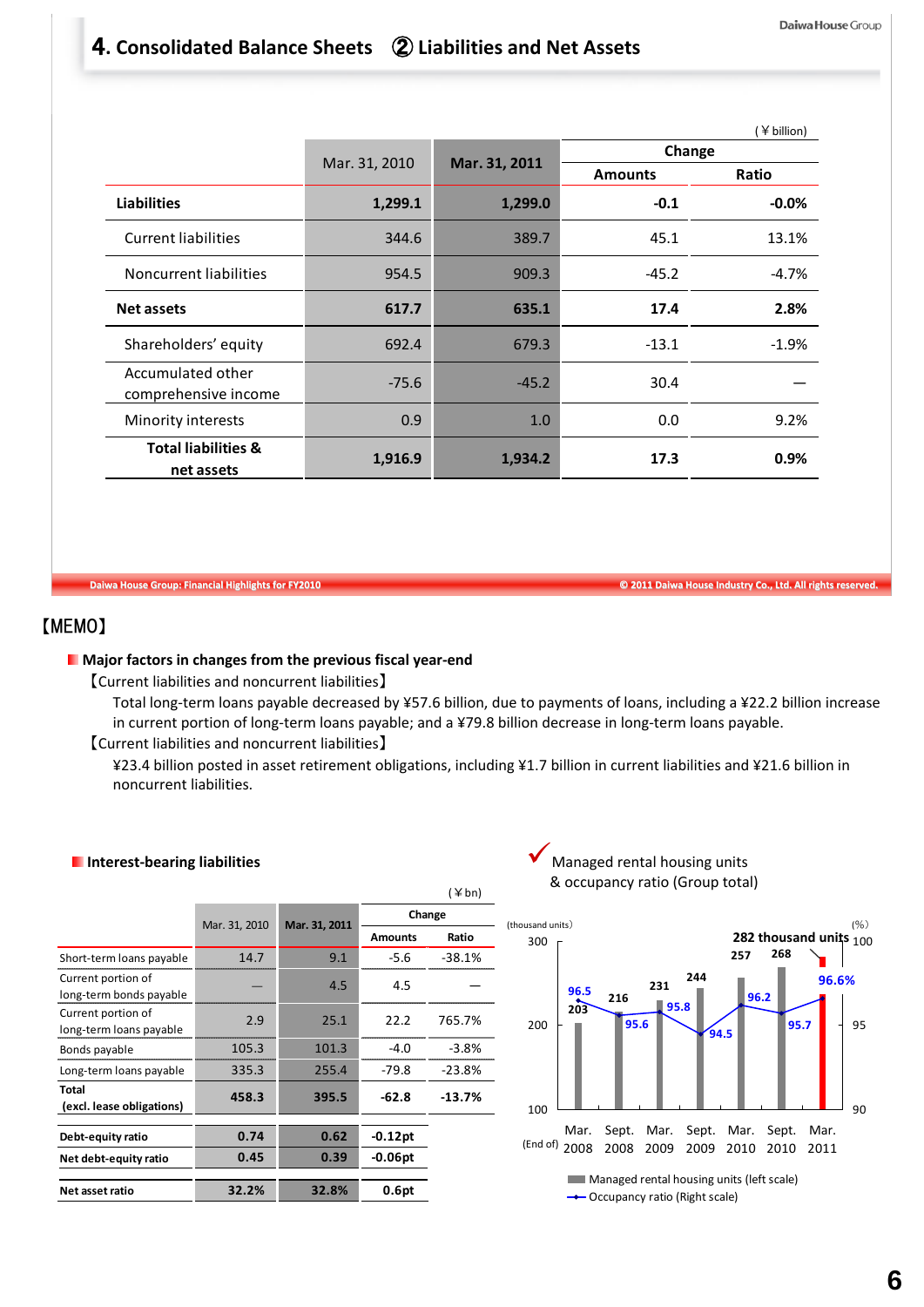# **5. Business Performance Forecasts for FY2011** ① **Major Business Performance** (**Released on June 10, 2011**)

|                                                      |                |               |                  |            |                | (¥ billion) |
|------------------------------------------------------|----------------|---------------|------------------|------------|----------------|-------------|
|                                                      |                | <b>FY2010</b> |                  |            |                |             |
|                                                      |                |               |                  |            | <b>YOY</b>     |             |
|                                                      | <b>Results</b> | Proportion    | <b>Forecasts</b> | Proportion | <b>Amounts</b> | Ratio       |
| <b>Net sales</b>                                     | 1,690.1        | 100.0%        | 1,750.0          | 100.0%     | 59.8           | 3.5%        |
| Cost of sales                                        | 1,352.9        | 80.0%         | 1,399.0          | 79.9%      | 46.0           | 3.4%        |
| Gross profit                                         | 337.2          | 20.0%         | 351.0            | 20.1%      | 13.7           | 4.1%        |
| SG&A expenses                                        | 249.5          | 14.8%         | 256.0            | 14.6%      | 6.4            | 2.6%        |
| <b>Operating income</b>                              | 87.6           | 5.2%          | 95.0             | 5.4%       | 7.3            | 8.3%        |
| Non-operating income                                 | 11.3           | 0.7%          | 10.5             | 0.6%       | $-0.8$         | $-7.3%$     |
| Non-operating expenses                               | 19.9           | 1.2%          | 12.5             | 0.7%       | $-7.4$         | $-37.4%$    |
| <b>Ordinary income</b>                               | 79.0           | 4.7%          | 93.0             | 5.3%       | 13.9           | 17.6%       |
| Extraordinary income                                 | 3.6            | 0.2%          | 0.0              | 0.0%       | $-3.6$         |             |
| <b>Extraordinary losses</b>                          | 41.9           | 2.5%          | 5.9              | 0.3%       | $-36.0$        | $-85.9%$    |
| Income before income taxes<br>and minority interests | 40.7           | 2.4%          | 87.1             | 5.0%       | 46.3           | 113.9%      |
| <b>Net income</b>                                    | 27.2           | 1.6%          | 47.0             | 2.7%       | 19.7           | 72.4%       |

Daiwa House Group: Financial Highlights for FY2010 **Canadia Accord Control Control Control Control Control Control Control Control Control Control Control Control Control Control Control Control Control Control Control Con** 

## 【MEMO】

## **Major factors in changes from the previous fiscal year**

Revenues and earnings are forecast to increase in overall terms. This is mainly attributable to sales growth including overseas operations as well as restoration and reconstruction demand following the Great East Japan Earthquake.

## **(Reference) Sales forecasts in business performance for 1st half and 2nd half of FY2011**

|                         |                  |            |       |                  |            |          |                  |            | $(\frac{1}{2}$ Billion) |  |
|-------------------------|------------------|------------|-------|------------------|------------|----------|------------------|------------|-------------------------|--|
|                         |                  |            |       |                  | FY2011     |          |                  |            |                         |  |
|                         | <b>Full Year</b> |            |       | 1st Half         |            |          | 2nd Half         |            |                         |  |
|                         | <b>Forecasts</b> | Proportion | YOY   | <b>Forecasts</b> | Proportion | YOY      | <b>Forecasts</b> | Proportion | YOY                     |  |
| <b>Net sales</b>        | 1,750.0          | 100.0%     | 3.5%  | 870.0            | 100.0%     | 5.9%     | 880.0            | 100.0%     | 1.4%                    |  |
| <b>Operating income</b> | 95.0             | 5.4%       | 8.3%  | 47.0             | 5.4%       | 0.4%     | 48.0             | 5.5%       | 17.4%                   |  |
| Ordinary income         | 93.0             | 5.3%       | 17.6% | 45.5             | 5.2%       | $-4.3%$  | 47.5             | 5.4%       | 50.7%                   |  |
| <b>Net income</b>       | 47.0             | 2.7%       | 72.4% | 22.0             | 2.5%       | $-23.9%$ | 25.0             | 2.8%       |                         |  |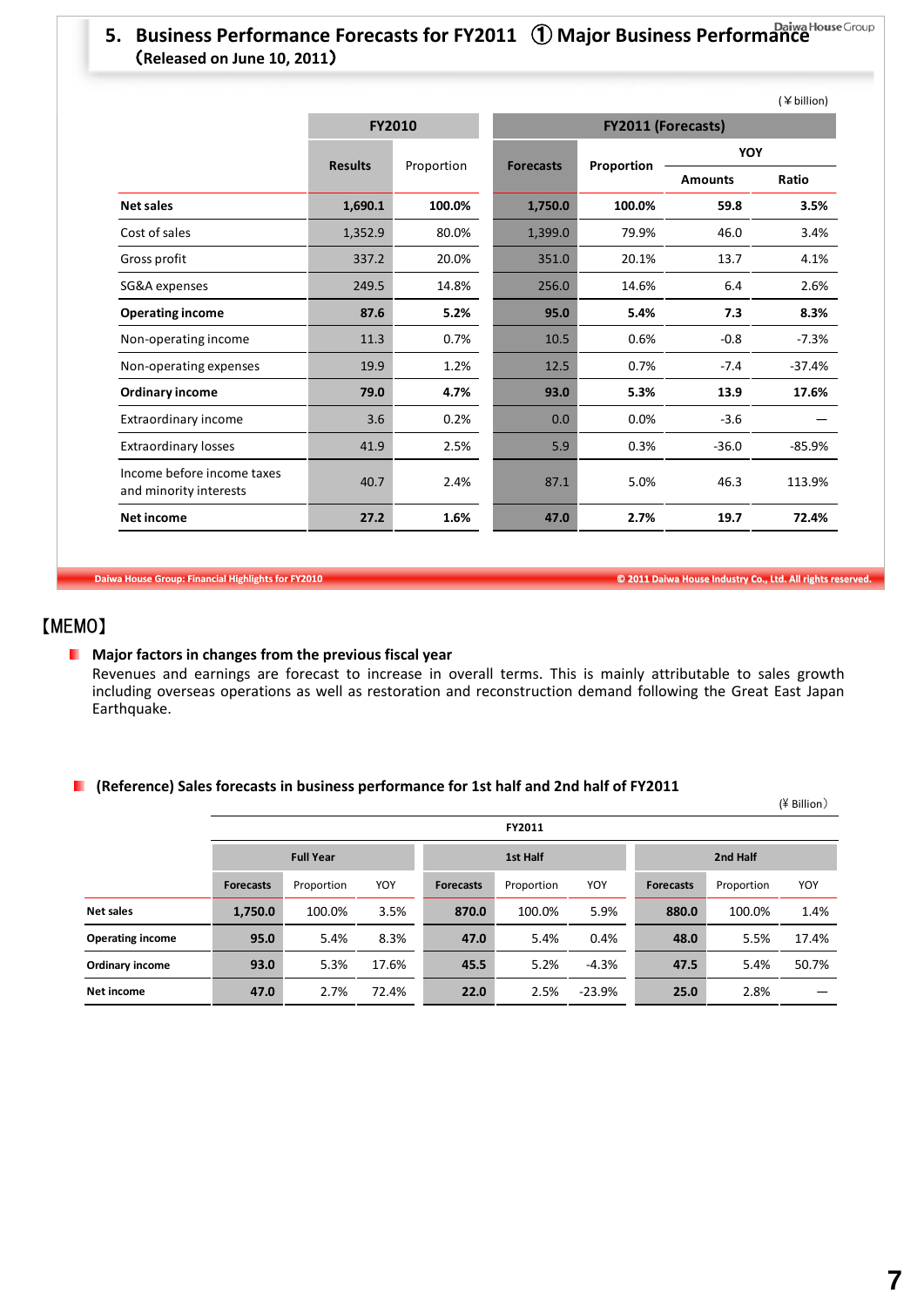## **5. Business Performance Forecasts for FY2011** ② **Segment forecasts** (**Released on June 10, 2011**)

|                         |                                            |                |            |                  |                    |                | (¥ billion) |
|-------------------------|--------------------------------------------|----------------|------------|------------------|--------------------|----------------|-------------|
|                         |                                            | FY2010         |            |                  | FY2011 (Forecasts) |                |             |
|                         |                                            | <b>Results</b> | Proportion | <b>Forecasts</b> | Proportion         | YOY            |             |
|                         |                                            |                |            |                  |                    | <b>Amounts</b> | Ratio       |
|                         | Single-Family Houses                       | 322.4          | 19.1%      | 322.8            | 18.4%              | 0.3            | 0.1%        |
|                         | <b>Rental Housing</b>                      | 496.1          | 29.5%      | 520.0            | 29.7%              | 23.8           | 4.8%        |
|                         | Condominiums                               | 140.9          | 8.3%       | 122.5            | 7.0%               | $-18.4$        | $-13.1%$    |
|                         | <b>Existing Home Business</b>              | 60.7           | 3.6%       | 69.5             | 4.0%               | 8.7            | 14.3%       |
| <b>Sales</b>            | <b>Commercial Facilities</b>               | 274.0          | 16.2%      | 289.0            | 16.5%              | 14.9           | 5.4%        |
|                         | <b>Business &amp; Corporate Facilities</b> | 194.3          | 11.5%      | 218.0            | 12.5%              | 23.6           | 12.2%       |
|                         | Health & Leisure                           | 58.0           | 3.4%       | 50.5             | 2.9%               | $-7.5$         | $-13.0%$    |
|                         | <b>Other Businesses</b>                    | 223.6          | 13.2%      | 245.0            | 14.0%              | 21.3           | 9.5%        |
|                         | (Adjustment)                               | (80.2)         | $-4.8%$    | (87.3)           | $-5.0%$            |                |             |
|                         | <b>Total</b>                               | 1,690.1        | 100.0%     | 1,750.0          | 100.0%             | 59.8           | 3.5%        |
|                         | <b>Single-Family Houses</b>                | 7.2            | 8.2%       | 15.0             | 15.8%              | 7.7            | 108.0%      |
|                         | <b>Rental Housing</b>                      | 46.9           | 53.6%      | 45.5             | 47.9%              | $-1.4$         | $-3.2%$     |
|                         | Condominiums                               | 5.3            | 6.1%       | 2.5              | 2.6%               | $-2.8$         | $-53.4%$    |
|                         | <b>Existing Home Business</b>              | 4.2            | 4.8%       | 5.8              | 6.1%               | 1.5            | 36.9%       |
|                         | <b>Commercial Facilities</b>               | 33.5           | 38.3%      | 29.0             | 30.5%              | $-4.5$         | $-13.6%$    |
|                         | <b>Business &amp; Corporate Facilities</b> | 11.5           | 13.1%      | 12.5             | 13.2%              | 0.9            | 8.5%        |
|                         | Health & Leisure                           | $-0.8$         | $-0.9%$    | $-2.0$           | $-2.1%$            | $-1.1$         |             |
| Operating income/losses | <b>Other Businesses</b>                    | 3.6            | 4.2%       | 11.7             | 12.3%              | 8.0            | 221.1%      |
|                         | (Adjustment)                               | (24.0)         | $-27.4%$   | (25.0)           | $-26.3%$           |                |             |
|                         | <b>Total</b>                               | 87.6           | 100.0%     | 95.0             | 100.0%             | 7.3            | 8.3%        |

Note: Sales by segment are shown prior to intersegment adjustment.

Daiwa House Group: Financial Highlights for FY2010 **Canadia Accord Control Control Control Control Control Control Control Control Control Control Control Control Control Control Control Control Control Control Control Con** 

## 【MEMO】

#### **Major factors in changes from the previous fiscal year**

- Single-Family Houses: Both revenue and earnings are forecast to increase due mainly to the reduced impact from applying the lower of cost or market inventory valuation method.
- **Rental Housing:** While revenue is expected to increase on the back of an upswing in rental activity, earnings are anticipated to decrease owing largely to deterioration in the cost‐of‐sales ratio. **Condominiums:** Both revenue and earnings are estimated to fall reflecting the drop in sales.
- Existing Home Business: Increase in revenue and earnings due mainly to business expansion.  $\mathbf{r}$
- Commercial Facilities: Despite higher revenue owing primarily to increased sales and rental activity, earnings are projected to decline due to deterioration in the cost‐of‐sales ratio.
- Business & Corporate: Increase in revenue and earnings on the back of restoration and reconstruction demand following the Great East Japan Earthquake.
- Health & Leisure: Decrease in revenue and earnings owing mainly to the impact of the Great East Japan Earthquake. Other Businesses: Forecast increase in revenue and earnings reflecting condominium sales in Suzhou, China. (Net sales:¥21.9 billion; Operating income:¥7.0 billion)

### **(Reference) Sales forecasts in business performance for 1st half and 2nd half of FY2011**

|               |                                            |                  |                  |          |                  | FY2011   |          |                  |                                 |          |
|---------------|--------------------------------------------|------------------|------------------|----------|------------------|----------|----------|------------------|---------------------------------|----------|
|               |                                            |                  | <b>Full Year</b> |          |                  | 1st Half |          |                  | 2nd Half                        |          |
|               |                                            |                  | YOY              |          | <b>Forecasts</b> | YOY      |          | <b>Forecasts</b> | YOY                             |          |
|               |                                            | <b>Forecasts</b> | Amount           | YOY      |                  | Amount   | YOY      |                  | Amount                          | YOY      |
|               | <b>Single-Family Houses</b>                | 322.8            | 0.3              | 0.1%     | 159.4            | $-2.1$   | $-1.3%$  | 163.4            | 2.4                             | 1.5%     |
|               | <b>Rental Housing</b>                      | 520.0            | 23.8             | 4.8%     | 265.0            | 21.1     | 8.7%     | 255.0            | 2.6                             | 1.1%     |
|               | Condominiums                               | 122.5            | $-18.4$          | $-13.1%$ | 42.6             | $-14.2$  | $-25.0%$ | 79.9             | $-4.2$                          | $-5.0%$  |
|               | <b>Existing Home Business</b>              | 69.5             | 8.7              | 14.3%    | 34.3             | 5.7      | 20.3%    | 35.2             | 2.9                             | 9.1%     |
| <b>Sales</b>  | <b>Commercial Facilities</b>               | 289.0            | 14.9             | 5.4%     | 145.0            | 11.1     | 8.3%     | 144.0            | 3.7                             | 2.7%     |
|               | <b>Business &amp; Corporate Facilities</b> | 218.0            | 23.6             | 12.2%    | 125.0            | 26.4     | 26.8%    | 93.0             | $-2.7$                          | -2.9%    |
|               | Health & Leisure                           | 50.5             | $-7.5$           | $-13.0%$ | 26.0             | $-4.2$   | $-13.9%$ | 24.5             | $-3.3$                          | $-12.0%$ |
|               | <b>Other Businesses</b>                    | 245.0            | 21.3             | 9.5%     | 115.0            | 5.9      | 5.5%     | 130.0            | 15.3                            | 13.4%    |
|               | (Adjustment)                               | (87.3)           |                  |          | (42.3)           | —        | —        | (45.0)           | -                               |          |
|               | Total                                      | 1,750.0          | 59.8             | 3.5%     | 870.0            | 48.0     | 5.9%     | 880.0            | 11.7                            | 1.4%     |
|               | <b>Single-Family Houses</b>                | 15.0             | 7.7              | 108.0%   | 7.0              | $-0.2$   | $-3.5%$  | 8.0              | 8.0                             |          |
|               | <b>Rental Housing</b>                      | 45.5             | $-1.4$           | $-3.2%$  | 24.5             | 0.4      | 1.8%     | 21.0             | $-1.9$                          | $-8.4%$  |
|               | Condominiums                               | 2.5              | $-2.8$           | $-53.4%$ | $-0.3$           | $-0.0$   |          | 2.8              | $-2.8$                          | -50.2%   |
| Operating     | <b>Existing Home Business</b>              | 5.8              | 1.5              | 36.9%    | 3.2              | 1.2      | 67.8%    | 2.6              | 0.2                             | 11.6%    |
|               | <b>Commercial Facilities</b>               | 29.0             | $-4.5$           | $-13.6%$ | 14.0             | $-2.9$   | $-17.6%$ | 15.0             | $-1.5$                          | -9.5%    |
| income/losses | <b>Business &amp; Corporate Facilities</b> | 12.5             | 0.9              | 8.5%     | 9.0              | 0.7      | 8.7%     | 3.5              | 0.2                             | 8.3%     |
|               | Health & Leisure                           | $-2.0$           | $-1.1$           |          | $-1.1$           | $-1.0$   |          | $-0.9$           | $-0.1$                          |          |
|               | <b>Other Businesses</b>                    | 11.7             | 8.0              | 221.1%   | 3.2              | 2.0      | 187.0%   | 8.5              | 5.9                             | 236.1%   |
|               | (Adjustment)                               | (25.0)           | -                |          | (12.5)           | -        |          | (12.5)           | $\overbrace{\phantom{1232211}}$ |          |
|               | <b>Total</b>                               | 95.0             | 7.3              | 8.3%     | 47.0             | 0.1      | 0.4%     | 48.0             | 7.1                             | 17.4%    |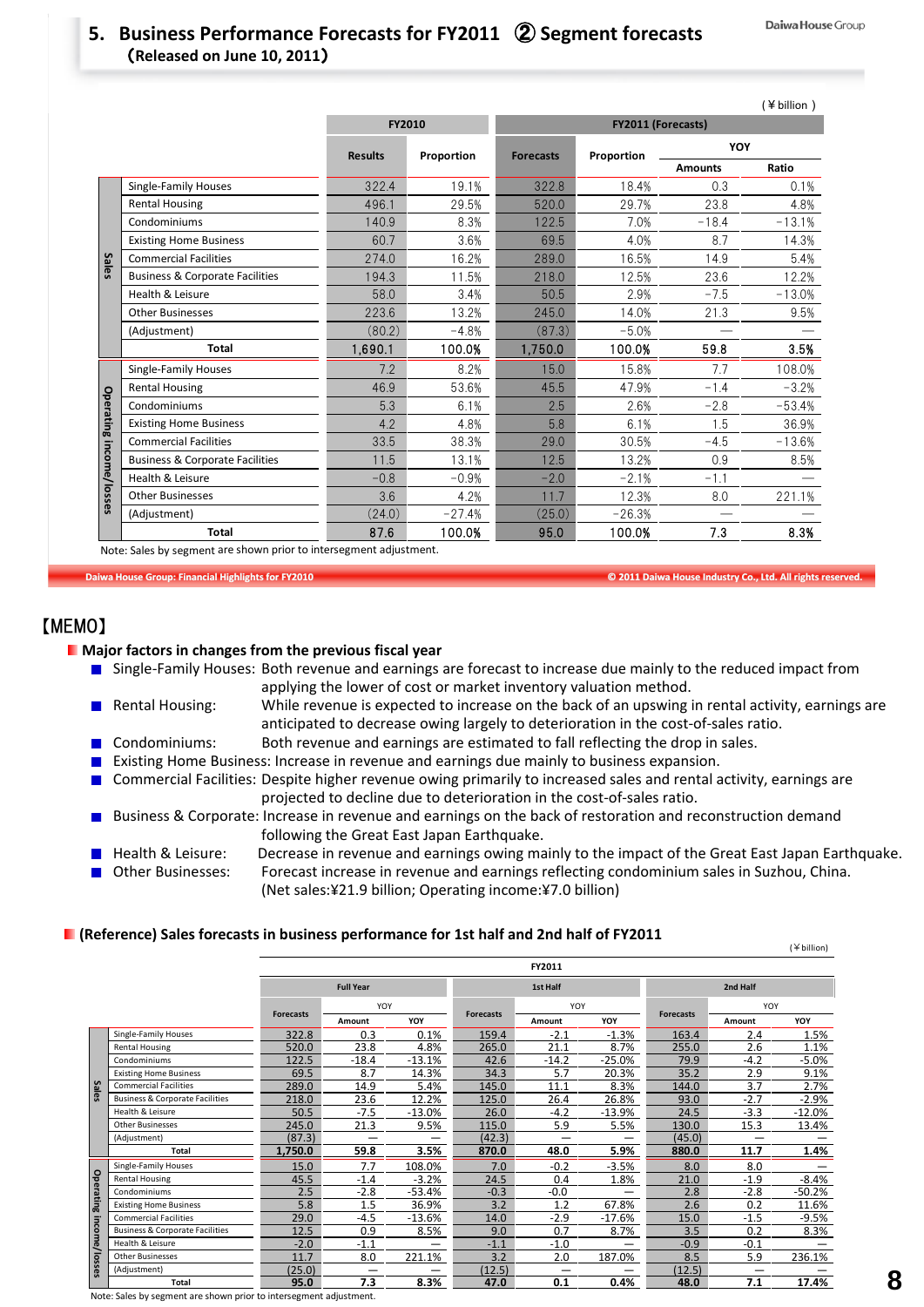## **(Reference** ①**) Orders Received by Business Segment (Non‐Consolidated)** (**Released on June 10, 2011**)

|                 |                                            |                                                      |        |         |              |                |        | $(*\text{ billion})$ |  |  |
|-----------------|--------------------------------------------|------------------------------------------------------|--------|---------|--------------|----------------|--------|----------------------|--|--|
|                 |                                            |                                                      |        | FY2009  | FY2010       |                |        |                      |  |  |
|                 |                                            |                                                      | Units  | Amounts | <b>Units</b> | <b>Amounts</b> | YOY    |                      |  |  |
|                 |                                            |                                                      |        |         |              |                | Amount | Ratio                |  |  |
|                 | Single-Family<br><b>Houses</b>             | <b>Custom-built houses</b>                           | 8,166  | 233.7   | 8,371        | 242.8          | 9.0    | 3.9%                 |  |  |
|                 |                                            | <b>Houses (of housing</b><br>subdivisions)           | 1,331  | 32.8    | 1,421        | 34.0           | 1.2    | 3.7%                 |  |  |
|                 |                                            | Land (including land<br>for housing<br>subdivisions) |        | 41.3    |              | 49.6           | 8.2    | 20.0%                |  |  |
|                 |                                            | Subtotal                                             | 9,497  | 307.9   | 9,792        | 326.5          | 18.5   | 6.0%                 |  |  |
|                 | <b>Rental Housing</b>                      |                                                      | 25,433 | 245.0   | 26,861       | 294.1          | 49.0   | 20.0%                |  |  |
| Orders received | <b>Condominiums</b>                        |                                                      | 2,675  | 87.7    | 2,389        | 86.8           | $-0.8$ | $-1.0%$              |  |  |
|                 | <b>Existing Home Business</b>              |                                                      |        | 42.1    |              | 53.8           | 11.7   | 27.8%                |  |  |
|                 | <b>Commercial Facilities</b>               |                                                      |        | 156.6   |              | 153.7          | $-2.9$ | $-1.9%$              |  |  |
|                 | <b>Business &amp; Corporate Facilities</b> |                                                      |        | 126.9   |              | 126.6          | $-0.3$ | $-0.3%$              |  |  |
|                 |                                            | <b>Resort Business</b>                               |        | 4.5     |              | 4.2            | $-0.2$ | $-0.6%$              |  |  |
|                 | <b>Other Businesses</b>                    |                                                      |        | 4.0     |              | 5.3            | 1.3    | 32.8%                |  |  |
|                 | <b>Total</b>                               |                                                      | 37,605 | 975.0   | 39,042       | 1,051.3        | 76.2   | 7.8%                 |  |  |

Daiwa House Group: Financial Highlights for FY2010 **Canadian Control of Canadian Control Control Control Control Control Control Control Control Control Control Control Control Control Control Control Control Control Contr** 

## 【MEMO】

**Orders received forecasts for FY2011 (Updated June 10, 2011)**

|                        |                                    |                                                |                    |                                |                | $(\n\geq b_n)$ |  |  |
|------------------------|------------------------------------|------------------------------------------------|--------------------|--------------------------------|----------------|----------------|--|--|
|                        |                                    |                                                | FY2011 (Forecasts) |                                |                |                |  |  |
|                        |                                    |                                                |                    | <b>Units</b><br><b>Amounts</b> |                |                |  |  |
|                        |                                    |                                                |                    |                                | <b>Amounts</b> | Ratio          |  |  |
|                        |                                    | <b>Custom-built houses</b>                     | 8,350              | 240.8                          | $-2.0$         | $-0.8\%$       |  |  |
|                        | Single-<br>Family<br><b>Houses</b> | Houses (of housing subdivisions)               | 1,350              | 32.0                           | $-2.0$         | $-6.1%$        |  |  |
|                        |                                    | Land (including land for housing subdivisions) |                    | 50.0                           | 0.3            | 0.7%           |  |  |
|                        |                                    | Subtotal                                       | 9,700              | 322.8                          | $-3.7$         | $-1.2%$        |  |  |
| <b>Orders received</b> | <b>Rental Housing</b>              |                                                | 24,950             | 282.0                          | $-12.1$        | $-4.1%$        |  |  |
|                        | Condominiums                       |                                                | 2,600              | 95.0                           | 8.1            | 9.4%           |  |  |
|                        |                                    | <b>Existing Home Business</b>                  |                    | 61.2                           | 7.3            | 13.7%          |  |  |
|                        |                                    | <b>Commercial Facilities</b>                   |                    | 162.2                          | 8.4            | 5.5%           |  |  |
|                        |                                    | <b>Business &amp; Corporate Facilities</b>     |                    | 125.4                          | $-1.2$         | $-1.0%$        |  |  |
|                        | <b>Resort Business</b>             |                                                |                    | 3.4                            | $-0.8$         | $-19.7%$       |  |  |
|                        | <b>Other Businesses</b>            |                                                |                    | 7.9                            | 2.5            | 48.0%          |  |  |
|                        |                                    | Total                                          | 37,250             | 1,060.0                        | 8.6            | 0.8%           |  |  |

- Notes: 1. The presentation of the non‐consolidated segments has been changed in accordance with the change in consolidated segments.
	- 2. In the Single‐Family Houses segment, we engage in construction by order of "Custom‐built houses," and package sales of new houses with land ("Housing subdivision").
	- 3. In the Rental Housing, Condominiums, Commercial Facilities, and Business & Corporate Facilities businesses, the figures in the charts include lands and buildings.
	- 4. The YOY ratios are calculated based on the figures in the amounts columns.